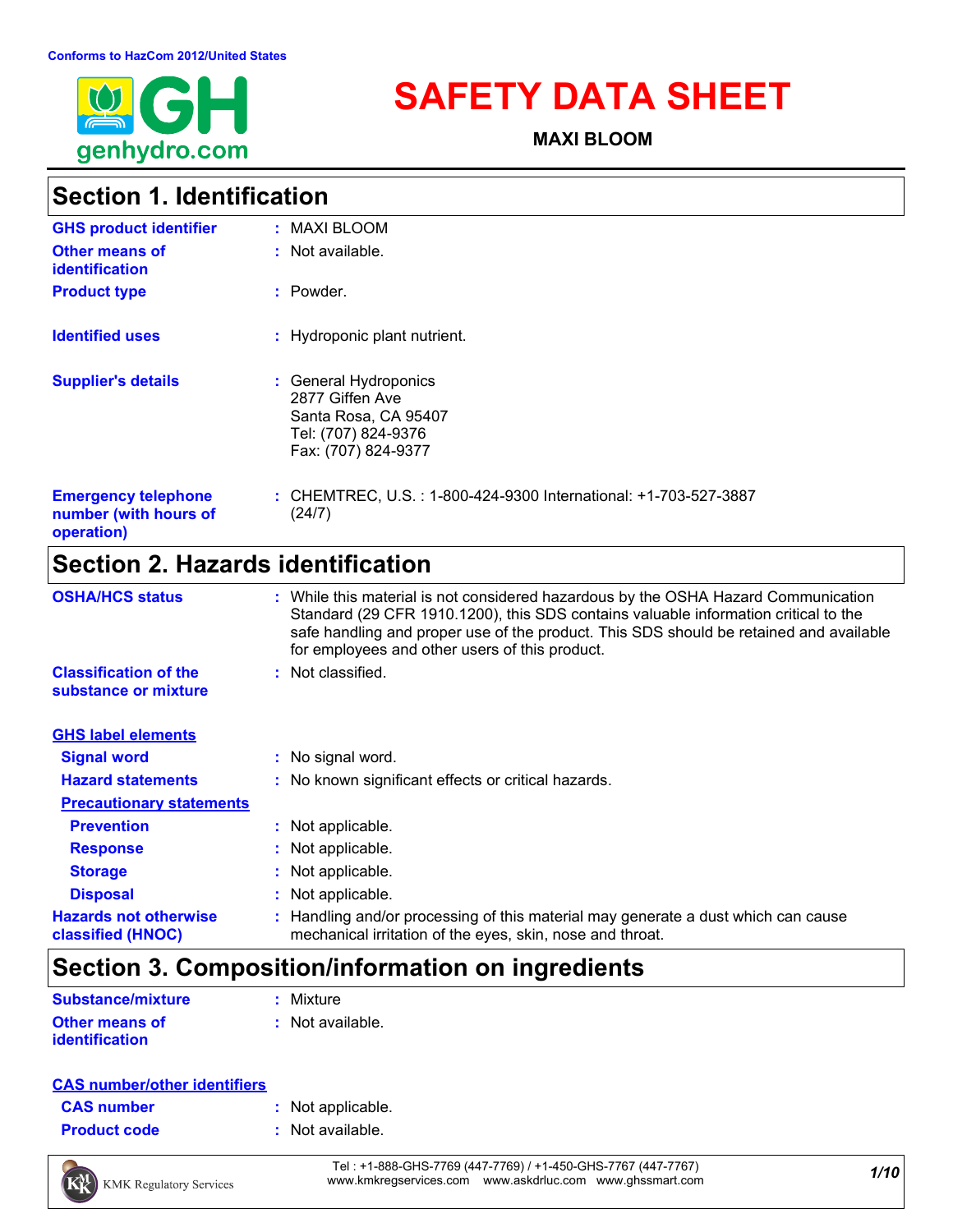

### **Section 3. Composition/information on ingredients**

| Ingredient name          | 0          | <b>CAS number</b> |
|--------------------------|------------|-------------------|
| Calcium ammonium nitrate | $10 - 30$  | 15245-12-2        |
| Citric Acid              | - 0        | 77-92-9           |
| Cobalt nitrate           | $10 - 0.1$ | 10141-05-6        |

Any concentration shown as a range is to protect confidentiality or is due to batch variation.

**There are no additional ingredients present which, within the current knowledge of the supplier and in the concentrations applicable, are classified as hazardous to health or the environment and hence require reporting in this section.**

**Occupational exposure limits, if available, are listed in Section 8.**

### **Section 4. First aid measures**

#### **Description of necessary first aid measures**

| <b>Eye contact</b>  | : Immediately flush eyes with plenty of water, occasionally lifting the upper and lower<br>eyelids. Check for and remove any contact lenses. Get medical attention if irritation<br>occurs.                                                                                                                                                                                                            |
|---------------------|--------------------------------------------------------------------------------------------------------------------------------------------------------------------------------------------------------------------------------------------------------------------------------------------------------------------------------------------------------------------------------------------------------|
| <b>Inhalation</b>   | : Remove victim to fresh air and keep at rest in a position comfortable for breathing. If not<br>breathing, if breathing is irregular or if respiratory arrest occurs, provide artificial<br>respiration or oxygen by trained personnel. It may be dangerous to the person providing<br>aid to give mouth-to-mouth resuscitation. Maintain an open airway. Get medical<br>attention if symptoms occur. |
| <b>Skin contact</b> | : Flush contaminated skin with plenty of water. Wash contaminated clothing thoroughly<br>with water before removing it, or wear gloves. Continue to rinse for at least 20 minutes.<br>Get medical attention if symptoms occur.                                                                                                                                                                         |
| <b>Ingestion</b>    | : Wash out mouth with water. If material has been swallowed and the exposed person is<br>conscious, give small quantities of water to drink. Do not induce vomiting unless<br>directed to do so by medical personnel. Never give anything by mouth to an<br>unconscious person. Get medical attention if symptoms occur.                                                                               |

#### **Most important symptoms/effects, acute and delayed**

| <b>Potential acute health effects</b> |                                                                                                                                                                          |  |  |  |
|---------------------------------------|--------------------------------------------------------------------------------------------------------------------------------------------------------------------------|--|--|--|
| <b>Eye contact</b>                    | : Exposure to airborne concentrations above statutory or recommended exposure limits<br>may cause irritation of the eyes.                                                |  |  |  |
| <b>Inhalation</b>                     | : Exposure to airborne concentrations above statutory or recommended exposure limits<br>may cause irritation of the nose, throat and lungs.                              |  |  |  |
| <b>Skin contact</b>                   | : No known significant effects or critical hazards.                                                                                                                      |  |  |  |
| <b>Ingestion</b>                      | : No known significant effects or critical hazards.                                                                                                                      |  |  |  |
| <b>Over-exposure signs/symptoms</b>   |                                                                                                                                                                          |  |  |  |
| <b>Eye contact</b>                    | : Adverse symptoms may include the following:<br>irritation<br>redness                                                                                                   |  |  |  |
| <b>Inhalation</b>                     | : Adverse symptoms may include the following:<br>respiratory tract irritation<br>coughing                                                                                |  |  |  |
| <b>Skin contact</b>                   | : No known significant effects or critical hazards.                                                                                                                      |  |  |  |
| <b>Ingestion</b>                      | : No known significant effects or critical hazards.                                                                                                                      |  |  |  |
|                                       | <u>Indication of immediate medical attention and special treatment needed, if necessary</u>                                                                              |  |  |  |
| <b>Notes to physician</b>             | : In case of inhalation of decomposition products in a fire, symptoms may be delayed.<br>The exposed person may need to be kept under medical surveillance for 48 hours. |  |  |  |
| <b>Specific treatments</b>            | : No specific treatment.                                                                                                                                                 |  |  |  |
|                                       | Tel: +1-888-GHS-7769 (447-7769) / +1-450-GHS-7767 (447-7767)<br>2/10                                                                                                     |  |  |  |

*2/10* Tel : +1-888-GHS-7769 (447-7769) / +1-450-GHS-7767 (447-7767) www.kmkregservices.com www.askdrluc.com www.ghssmart.com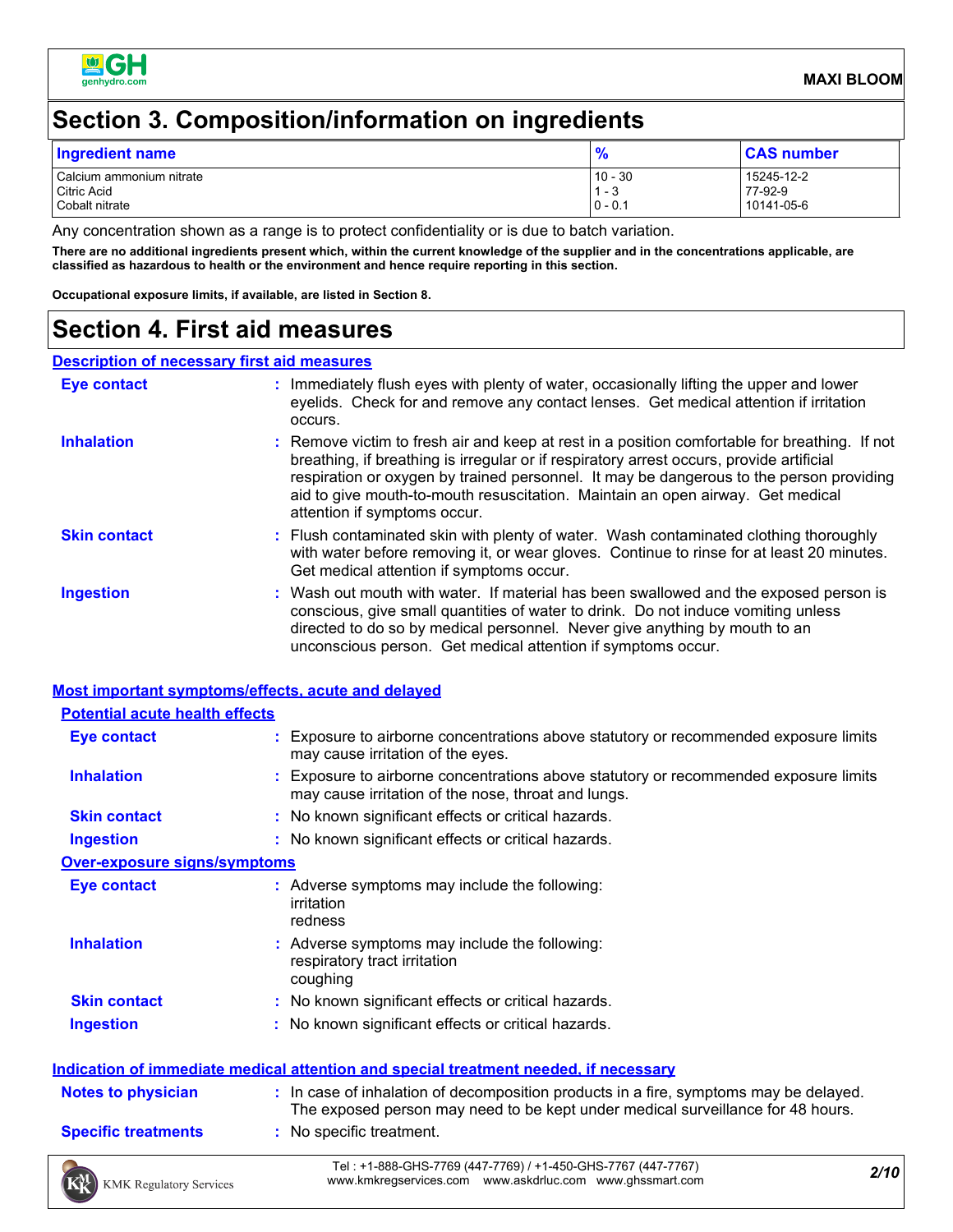

### **Section 4. First aid measures**

**Protection of first-aiders** : If it is suspected that fumes are still present, the rescuer should wear an appropriate mask or self-contained breathing apparatus. It may be dangerous to the person providing aid to give mouth-to-mouth resuscitation. Wash contaminated clothing thoroughly with water before removing it, or wear gloves.

**See toxicological information (Section 11)**

### **Section 5. Fire-fighting measures**

| <b>Extinguishing media</b>                               |                                                                                                                                                                                   |  |
|----------------------------------------------------------|-----------------------------------------------------------------------------------------------------------------------------------------------------------------------------------|--|
| <b>Suitable extinguishing</b><br>media                   | : Use an extinguishing agent suitable for the surrounding fire.                                                                                                                   |  |
| <b>Unsuitable extinguishing</b><br>media                 | : None known.                                                                                                                                                                     |  |
| <b>Specific hazards arising</b><br>from the chemical     | : No specific fire or explosion hazard.                                                                                                                                           |  |
| <b>Hazardous thermal</b><br>decomposition products       | : Decomposition products may include the following materials:<br>carbon dioxide<br>carbon monoxide<br>nitrogen oxides<br>sulfur oxides<br>phosphorus oxides<br>metal oxide/oxides |  |
| <b>Special protective actions</b><br>for fire-fighters   | : No special measures are required.                                                                                                                                               |  |
| <b>Special protective</b><br>equipment for fire-fighters | : Fire-fighters should wear appropriate protective equipment and self-contained breathing<br>apparatus (SCBA) with a full face-piece operated in positive pressure mode.          |  |

### **Section 6. Accidental release measures**

**Environmental precautions Personal precautions, protective equipment and emergency procedures :** Avoid dispersal of spilled material and runoff and contact with soil, waterways, drains **:** Keep unnecessary and unprotected personnel from entering. Do not touch or walk through spilled material. Avoid breathing dust. Provide adequate ventilation. Wear appropriate respirator when ventilation is inadequate. Put on appropriate personal protective equipment. and sewers. Inform the relevant authorities if the product has caused environmental pollution (sewers, waterways, soil or air). **Methods and materials for containment and cleaning up For non-emergency personnel For emergency responders :** If specialized clothing is required to deal with the spillage, take note of any information in Section 8 on suitable and unsuitable materials. See also the information in "For nonemergency personnel". **Spill** Somman Move containers from spill area. Approach release from upwind. Prevent entry into Somman Somman Somman Somman Somman Somman Somman Somman Somman Somman Somman Somman Somman Somman Somman Somman Somman Somman sewers, water courses, basements or confined areas. Vacuum or sweep up material

> and place in a designated, labeled waste container. Avoid creating dusty conditions and prevent wind dispersal. Dispose of via a licensed waste disposal contractor. Note: see

Section 1 for emergency contact information and Section 13 for waste disposal.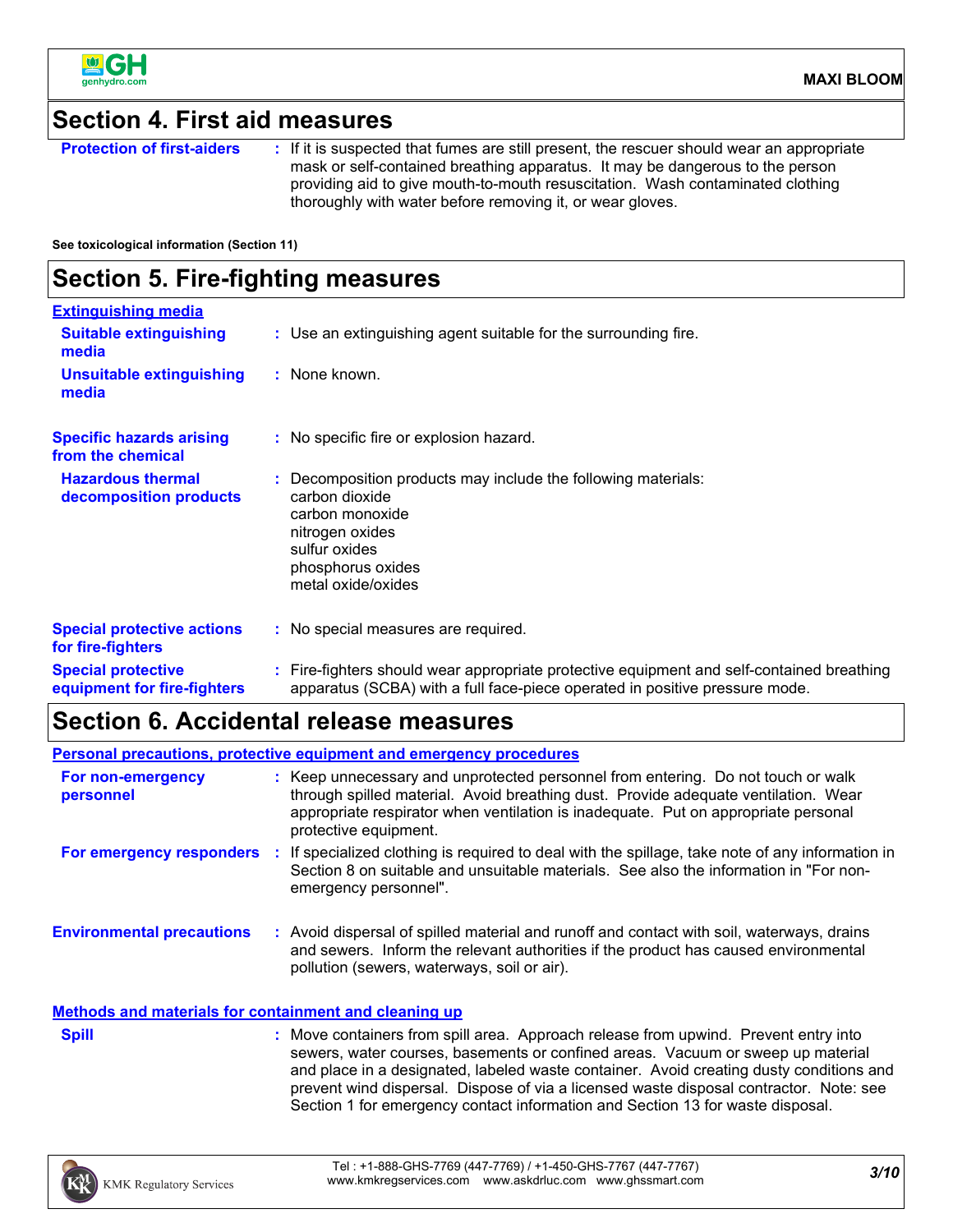

### **Section 7. Handling and storage**

| <b>Precautions for safe handling</b>                                             |                                                                                                                                                                                                                                                                                                                                                                                                                                                                                                               |
|----------------------------------------------------------------------------------|---------------------------------------------------------------------------------------------------------------------------------------------------------------------------------------------------------------------------------------------------------------------------------------------------------------------------------------------------------------------------------------------------------------------------------------------------------------------------------------------------------------|
| <b>Protective measures</b>                                                       | : Put on appropriate personal protective equipment (see Section 8). Avoid breathing dust.                                                                                                                                                                                                                                                                                                                                                                                                                     |
| <b>Advice on general</b><br>occupational hygiene                                 | : Eating, drinking and smoking should be prohibited in areas where this material is<br>handled, stored and processed. Workers should wash hands and face before eating,<br>drinking and smoking. See also Section 8 for additional information on hygiene<br>measures. Remove contaminated clothing and protective equipment before entering<br>eating areas.                                                                                                                                                 |
| <b>Conditions for safe storage,</b><br>including any<br><i>incompatibilities</i> | : Store in accordance with local regulations. Store in original container protected from<br>direct sunlight in a dry, cool and well-ventilated area, away from incompatible materials<br>(see Section 10) and food and drink. Keep container tightly closed and sealed until<br>ready for use. Containers that have been opened must be carefully resealed and kept<br>upright to prevent leakage. Do not store in unlabeled containers. Use appropriate<br>containment to avoid environmental contamination. |

## **Section 8. Exposure controls/personal protection**

### **Control parameters**

### **Occupational exposure limits**

| <b>Ingredient name</b><br>Cobalt nitrate  |                                          | <b>Exposure limits</b><br>ACGIH TLV (United States, 3/2015).<br>TWA: 0.02 mg/m <sup>3</sup> , (as Co) 8 hours. Form: Inorganic                                                                                                                                                                                                                                                                                                                           |  |  |
|-------------------------------------------|------------------------------------------|----------------------------------------------------------------------------------------------------------------------------------------------------------------------------------------------------------------------------------------------------------------------------------------------------------------------------------------------------------------------------------------------------------------------------------------------------------|--|--|
|                                           |                                          |                                                                                                                                                                                                                                                                                                                                                                                                                                                          |  |  |
| <b>Environmental exposure</b><br>controls |                                          | : In some cases, dust collection, filters or engineering modifications to the process<br>equipment will be necessary to reduce emissions to acceptable levels.                                                                                                                                                                                                                                                                                           |  |  |
| <b>Individual protection measures</b>     |                                          |                                                                                                                                                                                                                                                                                                                                                                                                                                                          |  |  |
| <b>Hygiene measures</b>                   |                                          | : Wash hands, forearms and face thoroughly after handling chemical products, before<br>eating, smoking and using the lavatory and at the end of the working period.<br>Appropriate techniques should be used to remove potentially contaminated clothing.<br>Wash contaminated clothing before reusing. Ensure that eyewash stations and safety<br>showers are close to the workstation location.                                                        |  |  |
| <b>Eye/face protection</b>                |                                          | Safety eyewear complying with an approved standard should be used when a risk<br>assessment indicates this is necessary to avoid exposure to liquid splashes, mists,<br>gases or dusts. If contact is possible, the following protection should be worn, unless<br>the assessment indicates a higher degree of protection: safety glasses with side-shields.<br>If operating conditions cause high dust concentrations to be produced, use dust goggles. |  |  |
| <b>Skin protection</b>                    |                                          |                                                                                                                                                                                                                                                                                                                                                                                                                                                          |  |  |
| <b>Hand protection</b>                    | necessary.                               | : Chemical-resistant, impervious gloves complying with an approved standard should be<br>worn at all times when handling chemical products if a risk assessment indicates this is                                                                                                                                                                                                                                                                        |  |  |
| <b>Body protection</b>                    | handling this product.                   | : Personal protective equipment for the body should be selected based on the task being<br>performed and the risks involved and should be approved by a specialist before                                                                                                                                                                                                                                                                                |  |  |
| <b>Other skin protection</b>              | specialist before handling this product. | : Appropriate footwear and any additional skin protection measures should be selected<br>based on the task being performed and the risks involved and should be approved by a                                                                                                                                                                                                                                                                            |  |  |
| <b>KMK Regulatory Services</b>            |                                          | Tel: +1-888-GHS-7769 (447-7769) / +1-450-GHS-7767 (447-7767)<br>4/10<br>www.kmkregservices.com www.askdrluc.com www.ghssmart.com                                                                                                                                                                                                                                                                                                                         |  |  |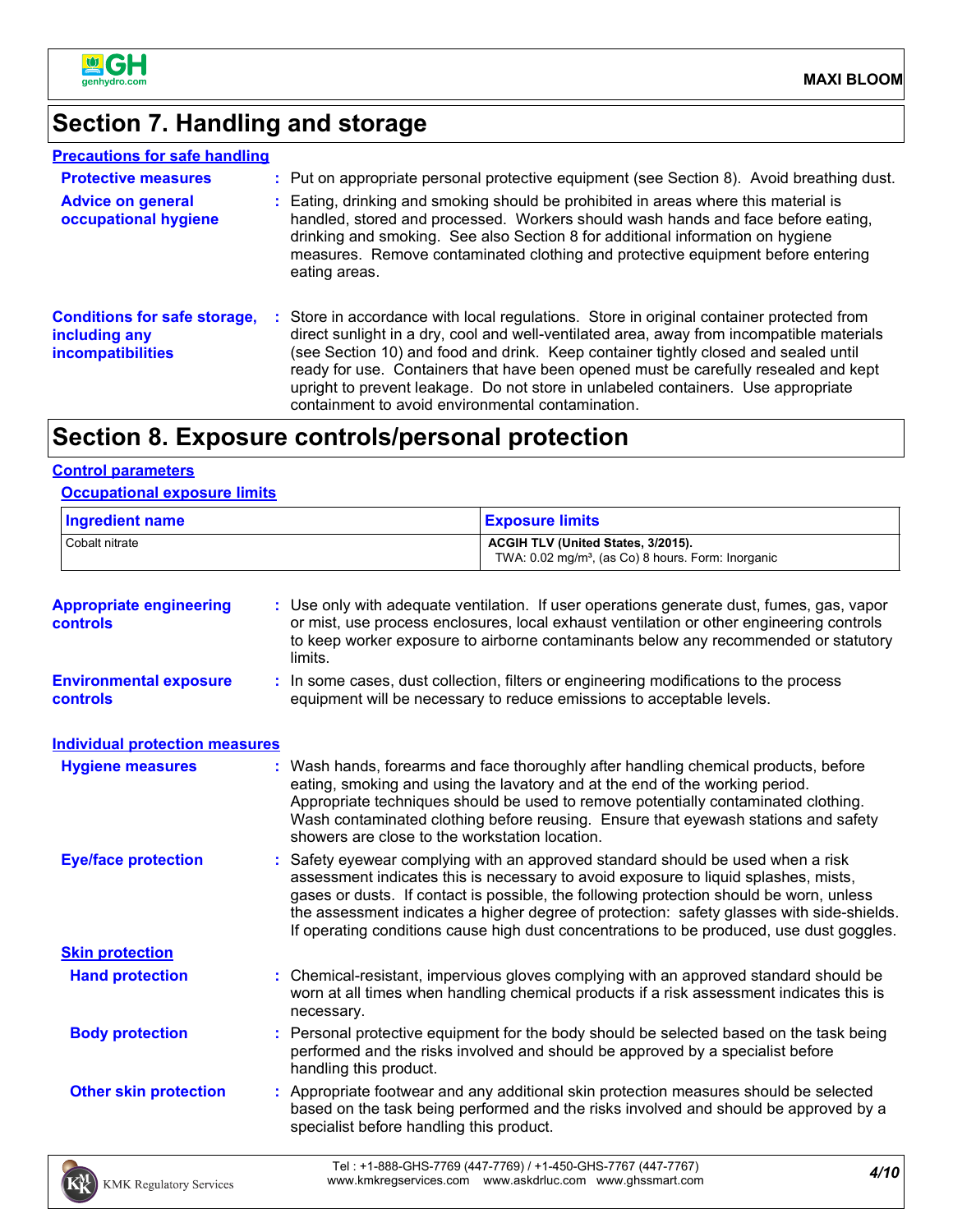

### **Section 8. Exposure controls/personal protection**

```
Respiratory protection :
```
: Based on the hazard and potential for exposure, select a respirator that meets the appropriate standard or certification. Respirators must be used according to a respiratory protection program to ensure proper fitting, training, and other important aspects of use.

### **Section 9. Physical and chemical properties**

| <b>Appearance</b>                                      |    |                         |
|--------------------------------------------------------|----|-------------------------|
| <b>Physical state</b>                                  | ÷. | Solid. [Powder.]        |
| Color                                                  | ŧ. | Red.                    |
| Odor                                                   |    | Odorless.               |
| <b>Odor threshold</b>                                  | ÷. | Not available.          |
| рH                                                     |    | 5.7 [Conc. (% w/w): 1%] |
| <b>Melting point</b>                                   |    | Not available.          |
| <b>Boiling point</b>                                   | ÷. | Not available.          |
| <b>Flash point</b>                                     |    | Not available.          |
| <b>Evaporation rate</b>                                |    | Not available.          |
| <b>Flammability (solid, gas)</b>                       | t. | Not available.          |
| <b>Lower and upper explosive</b><br>(flammable) limits |    | : Not available.        |
| <b>Vapor pressure</b>                                  |    | Not available.          |
| <b>Vapor density</b>                                   |    | Not available.          |
| <b>Relative density</b>                                |    | : 2.2                   |
| <b>Solubility</b>                                      |    | Soluble in water.       |
| <b>Partition coefficient: n-</b><br>octanol/water      |    | Not available.          |
| <b>Auto-ignition temperature</b>                       |    | : Not available.        |
| <b>Decomposition temperature</b>                       |    | : Not available.        |
| <b>Viscosity</b>                                       |    | Not available.          |
| <b>Volatility</b>                                      |    | Not available.          |

### **Section 10. Stability and reactivity**

| <b>Reactivity</b>                            | : No specific test data related to reactivity available for this product or its ingredients.              |
|----------------------------------------------|-----------------------------------------------------------------------------------------------------------|
| <b>Chemical stability</b>                    | : The product is stable.                                                                                  |
| <b>Possibility of hazardous</b><br>reactions | : Under normal conditions of storage and use, hazardous reactions will not occur.                         |
| <b>Conditions to avoid</b>                   | : No specific data.                                                                                       |
| <b>Incompatible materials</b>                | : Reactive or incompatible with the following materials: reducing materials, Oil, organic<br>solvents.    |
| <b>Hazardous decomposition</b><br>products   | : Under normal conditions of storage and use, hazardous decomposition products should<br>not be produced. |

*5/10* Tel : +1-888-GHS-7769 (447-7769) / +1-450-GHS-7767 (447-7767) www.kmkregservices.com www.askdrluc.com www.ghssmart.com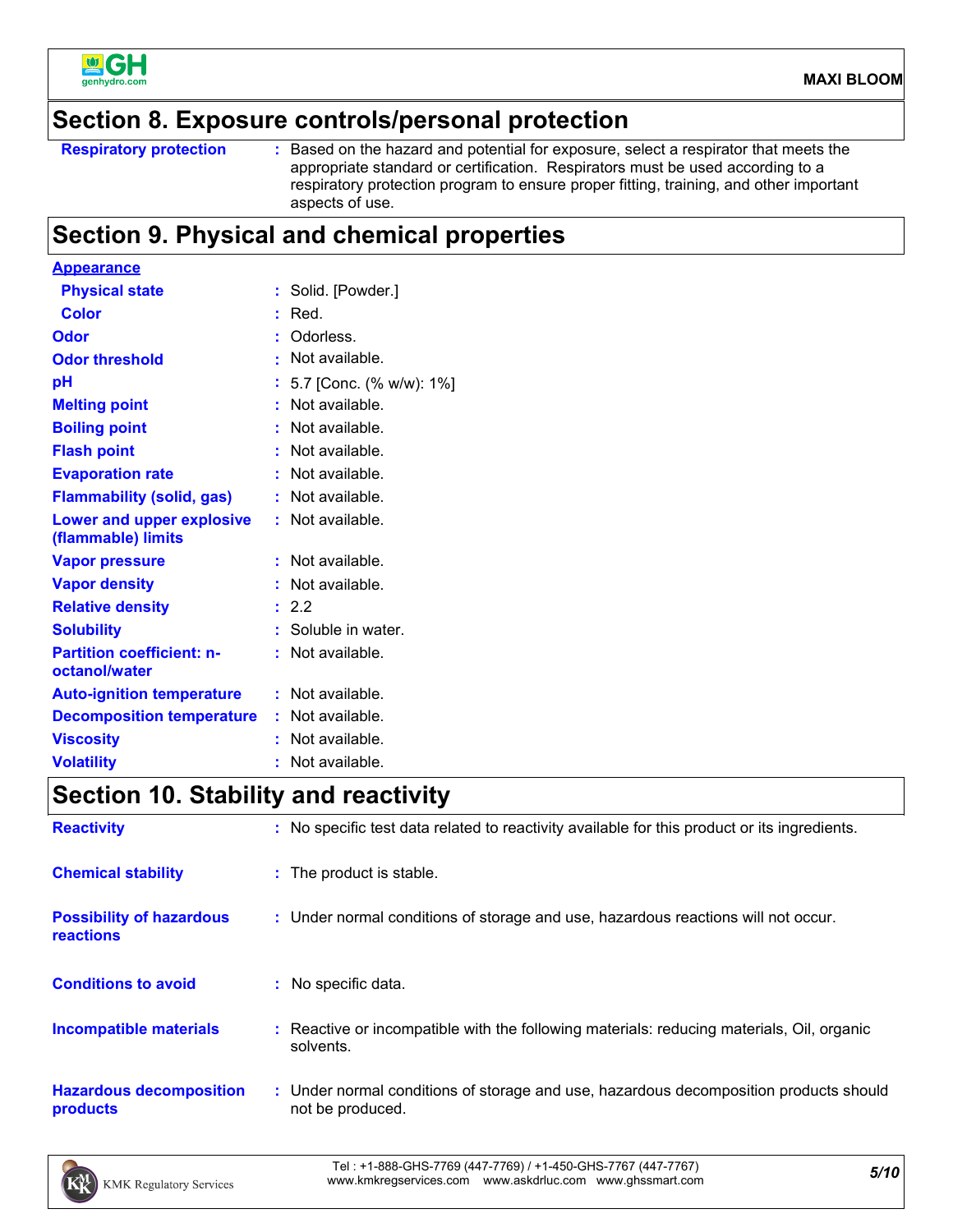

### **Section 11. Toxicological information**

#### **Information on toxicological effects**

#### **Acute toxicity**

| <b>Product/ingredient name</b> | <b>Result</b> | <b>Species</b> | <b>Dose</b> | <b>Exposure</b> |
|--------------------------------|---------------|----------------|-------------|-----------------|
| Calcium ammonium nitrate       | LD50 Oral     | Rat            | 4715 mg/kg  |                 |
| Citric Acid                    | LD50 Oral     | Rat            | 3 g/kg      |                 |
| Cobalt nitrate                 | LD50 Oral     | Rat            | 434 mg/kg   |                 |

#### **Irritation/Corrosion**

| <b>Product/ingredient name</b> | <b>Result</b>                                                                | <b>Species</b>             | <b>Score</b> | <b>Exposure</b>                                 | <b>Observation</b> |
|--------------------------------|------------------------------------------------------------------------------|----------------------------|--------------|-------------------------------------------------|--------------------|
| Citric Acid                    | Eves - Severe irritant<br>l Skin - Mild irritant<br>Skin - Moderate irritant | Rabbit<br>Rabbit<br>Rabbit |              | 24 hours 750 µg<br>24 hours 500 mg<br>$10.5$ mL |                    |

#### **Sensitization**

There is no data available.

#### **Carcinogenicity**

There is no data available.

#### **Specific target organ toxicity (single exposure)**

There is no data available.

#### **Specific target organ toxicity (repeated exposure)**

There is no data available.

#### **Aspiration hazard**

There is no data available.

| <b>Information on the likely</b> | * Dermal contact. Eye contact. Inhalation. Ingestion. |  |
|----------------------------------|-------------------------------------------------------|--|
|                                  |                                                       |  |

**routes of exposure**

#### **Potential acute health effects**

| <b>Eye contact</b>  | Exposure to airborne concentrations above statutory or recommended exposure limits<br>may cause irritation of the eyes.                   |
|---------------------|-------------------------------------------------------------------------------------------------------------------------------------------|
| <b>Inhalation</b>   | Exposure to airborne concentrations above statutory or recommended exposure limits<br>may cause irritation of the nose, throat and lungs. |
| <b>Skin contact</b> | : No known significant effects or critical hazards.                                                                                       |
| Ingestion           | No known significant effects or critical hazards.                                                                                         |

#### **Symptoms related to the physical, chemical and toxicological characteristics**

| <b>Eye contact</b>  | : Adverse symptoms may include the following:<br>irritation<br>redness                    |
|---------------------|-------------------------------------------------------------------------------------------|
| <b>Inhalation</b>   | : Adverse symptoms may include the following:<br>respiratory tract irritation<br>coughing |
| <b>Skin contact</b> | : No known significant effects or critical hazards.                                       |
| <b>Ingestion</b>    | : No known significant effects or critical hazards.                                       |

|                                       | Delayed and immediate effects and also chronic effects from short and long term exposure |
|---------------------------------------|------------------------------------------------------------------------------------------|
| <b>Short term exposure</b>            |                                                                                          |
| <b>Potential immediate</b><br>effects | : No known significant effects or critical hazards.                                      |
| <b>Potential delayed effects</b>      | : No known significant effects or critical hazards.                                      |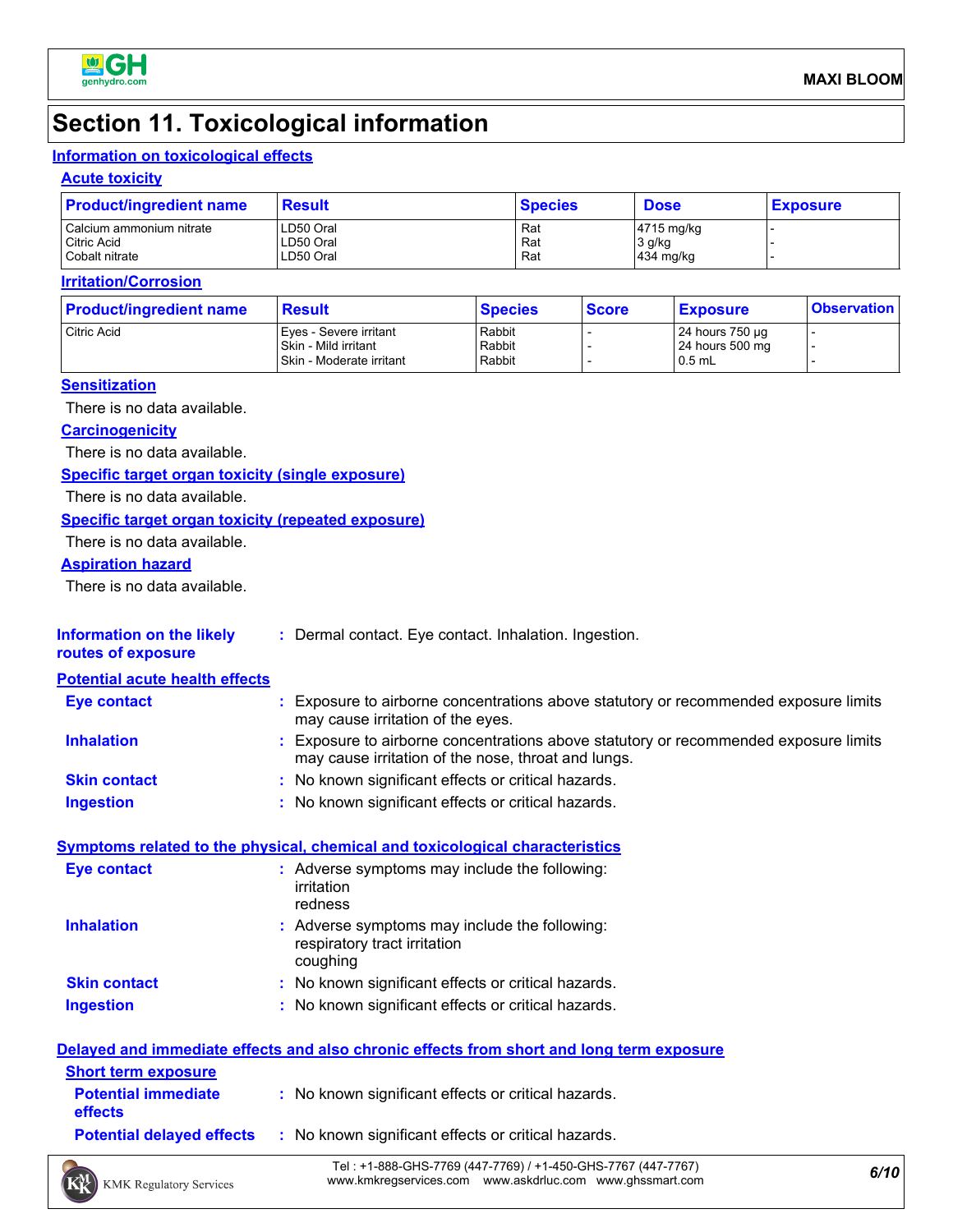

### **Section 11. Toxicological information**

| <b>Long term exposure</b>                    |                                                                                        |
|----------------------------------------------|----------------------------------------------------------------------------------------|
| <b>Potential immediate</b><br><b>effects</b> | : No known significant effects or critical hazards.                                    |
| <b>Potential delayed effects</b>             | : No known significant effects or critical hazards.                                    |
| <b>Potential chronic health effects</b>      |                                                                                        |
| <b>General</b>                               | : Repeated or prolonged inhalation of dust may lead to chronic respiratory irritation. |
| <b>Carcinogenicity</b>                       | : No known significant effects or critical hazards.                                    |
| <b>Mutagenicity</b>                          | : No known significant effects or critical hazards.                                    |
| <b>Teratogenicity</b>                        | : No known significant effects or critical hazards.                                    |
| <b>Developmental effects</b>                 | : No known significant effects or critical hazards.                                    |
| <b>Fertility effects</b>                     | : No known significant effects or critical hazards.                                    |

#### **Numerical measures of toxicity**

#### **Acute toxicity estimates**

| <b>Route</b> | --<br>value  |
|--------------|--------------|
| Oral         | 9599.6 mg/kg |

### **Section 12. Ecological information**

#### **Toxicity**

| <b>Product/ingredient name</b> | <b>Result</b>                       | <b>Species</b>                        | <b>Exposure</b> |
|--------------------------------|-------------------------------------|---------------------------------------|-----------------|
| <b>Citric Acid</b>             | Acute LC50 160000 µg/L Marine water | Crustaceans - Carcinus maenas - Adult | 48 hours        |
| Cobalt nitrate                 | Acute EC50 10233 µg/L Marine water  | Crustaceans - Artemia salina - Egg    | 48 hours        |
|                                | Acute IC50 19.57 mg/L Marine water  | Algae - Phaeodactylum tricornutum -   | 72 hours        |
|                                |                                     | Exponential growth phase              |                 |
|                                | Acute IC50 19.19 mg/L Marine water  | Algae - Phaeodactylum tricornutum -   | 96 hours        |
|                                |                                     | Exponential growth phase              |                 |
|                                | Acute LC50 3400 µg/L Fresh water    | Daphnia - Daphnia magna               | 48 hours        |
|                                | Acute LC50 66800 µg/L Fresh water   | Fish - Carassius auratus              | 96 hours        |

#### **Persistence and degradability**

There is no data available.

#### **Bioaccumulative potential**

| <b>Product/ingredient name</b> | $LogP_{ow}$ | <b>BCF</b> | <b>Potential</b>     |
|--------------------------------|-------------|------------|----------------------|
| Citric Acid<br>Cobalt nitrate  | $-1.8$      | 15600      | <b>I</b> low<br>high |

#### **Mobility in soil**

**Soil/water partition coefficient (KOC)**

**:** There is no data available.

**Other adverse effects** : No known significant effects or critical hazards.

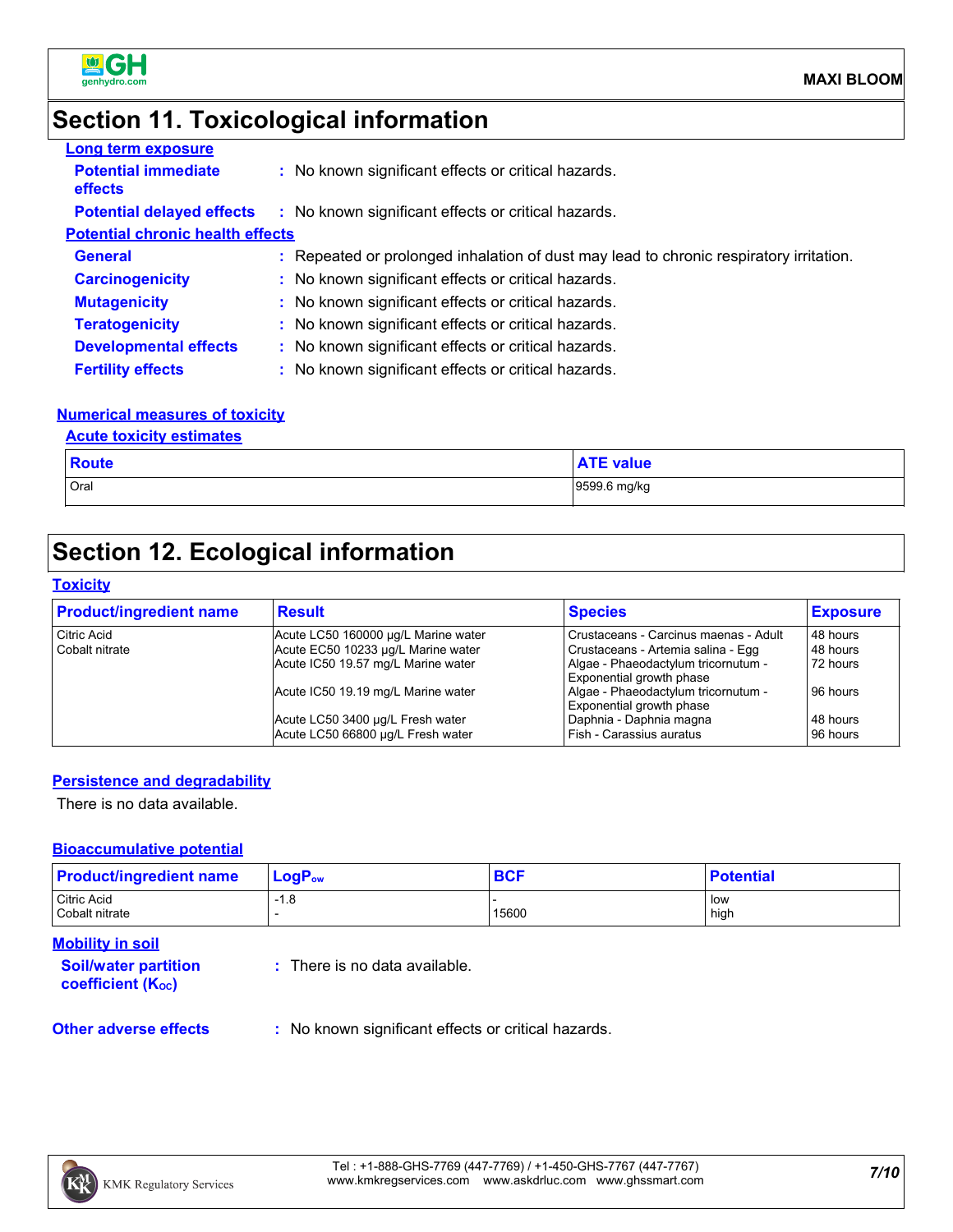

### **Section 13. Disposal considerations**

**Disposal methods :**

The generation of waste should be avoided or minimized wherever possible. Disposal of this product, solutions and any by-products should comply with the requirements of environmental protection and waste disposal legislation and any regional local authority requirements. Dispose of surplus and non-recyclable products via a licensed waste disposal contractor. Waste should not be disposed of untreated to the sewer unless fully compliant with the requirements of all authorities with jurisdiction. Waste packaging should be recycled. Incineration or landfill should only be considered when recycling is not feasible. This material and its container must be disposed of in a safe way. Empty containers or liners may retain some product residues. Avoid dispersal of spilled material and runoff and contact with soil, waterways, drains and sewers.

### **Section 14. Transport information**

|                                         | <b>DOT Classification</b>                                                                                                                                                                                                                                                                | <b>IMDG</b>                                                                                                                                                                                                                                                                                     | <b>IATA</b>                                                                                                                                                                                                                                                                                     |
|-----------------------------------------|------------------------------------------------------------------------------------------------------------------------------------------------------------------------------------------------------------------------------------------------------------------------------------------|-------------------------------------------------------------------------------------------------------------------------------------------------------------------------------------------------------------------------------------------------------------------------------------------------|-------------------------------------------------------------------------------------------------------------------------------------------------------------------------------------------------------------------------------------------------------------------------------------------------|
| <b>UN number</b>                        | Not regulated.                                                                                                                                                                                                                                                                           | Not regulated.                                                                                                                                                                                                                                                                                  | Not regulated.                                                                                                                                                                                                                                                                                  |
| <b>UN proper</b><br>shipping name       |                                                                                                                                                                                                                                                                                          |                                                                                                                                                                                                                                                                                                 |                                                                                                                                                                                                                                                                                                 |
| <b>Transport</b><br>hazard class(es)    |                                                                                                                                                                                                                                                                                          |                                                                                                                                                                                                                                                                                                 |                                                                                                                                                                                                                                                                                                 |
| <b>Packing group</b>                    |                                                                                                                                                                                                                                                                                          |                                                                                                                                                                                                                                                                                                 |                                                                                                                                                                                                                                                                                                 |
| <b>Environmental</b><br>hazards         | No.                                                                                                                                                                                                                                                                                      | No.                                                                                                                                                                                                                                                                                             | No.                                                                                                                                                                                                                                                                                             |
| <b>Additional</b><br><i>information</i> | <b>Remarks</b><br>Special Provision 34: This product is a<br>calcium nitrate fertilizer, consisting<br>mainly of a double salt (calcium nitrate<br>and ammonium nitrate) containing not<br>more that 10 percent ammonium nitrate<br>and more than 12 percent water of<br>crystalization. | <b>Remarks</b><br>Special Provision A83 (208): This product<br>is a calcium nitrate fertilizer, consisting<br>mainly of a double salt (calcium nitrate<br>and ammonium nitrate )containing not<br>more that 10 percent ammonium nitrate<br>and more than 12 percent water of<br>crystalization. | <b>Remarks</b><br>Special Provision A83 (208): This product<br>is a calcium nitrate fertilizer, consisting<br>mainly of a double salt (calcium nitrate<br>and ammonium nitrate )containing not<br>more that 10 percent ammonium nitrate<br>and more than 12 percent water of<br>crystalization. |

**AERG :** Not applicable

**Special precautions for user Transport within user's premises:** always transport in closed containers that are **:** upright and secure. Ensure that persons transporting the product know what to do in the event of an accident or spillage.

**Transport in bulk according to Annex II of MARPOL and the IBC Code :** Not available.

### **Section 15. Regulatory information**

**U.S. Federal regulations : TSCA 8(a) CDR Exempt/Partial exemption**: Not determined **United States inventory (TSCA 8b)**: All components are listed or exempted. **Clean Water Act (CWA) 307**: Zinc(II) EDTA disodium salt; Copper disodium EDTA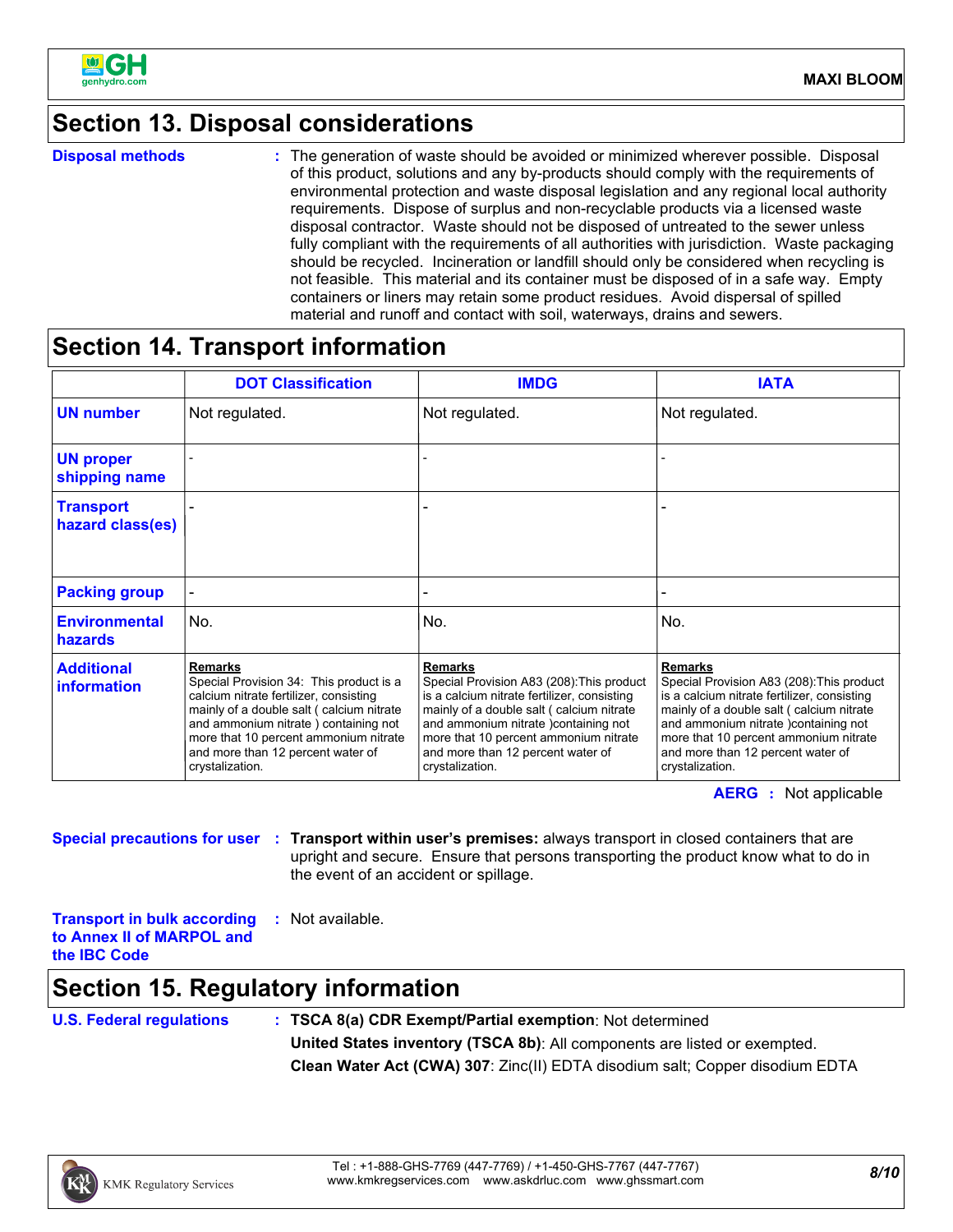

### **Section 15. Regulatory information**

| <b>Clean Air Act Section 112</b><br>(b) Hazardous Air<br><b>Pollutants (HAPs)</b> | : Listed     |
|-----------------------------------------------------------------------------------|--------------|
| <b>Clean Air Act Section 602</b><br><b>Class I Substances</b>                     | : Not listed |
| <b>Clean Air Act Section 602</b><br><b>Class II Substances</b>                    | : Not listed |
| <b>DEA List   Chemicals</b><br>(Precursor Chemicals)                              | : Not listed |
| <b>DEA List II Chemicals</b><br>(Essential Chemicals)                             | : Not listed |
| <b>SARA 302/304</b><br><b>Composition/information on ingredients</b>              |              |

No products were found.

**SARA 304 RQ :** Not applicable.

**SARA 311/312**

**Classification :** Not applicable.

#### **Composition/information on ingredients**

| <b>Name</b>              | %         | <b>Fire</b> | Sudden<br>hazard release of<br><b>pressure</b> | <b>Reactive</b> | Immediate<br>(acute)<br>health<br>hazard | <b>Delayed</b><br>(chronic)<br>health<br>hazard |
|--------------------------|-----------|-------------|------------------------------------------------|-----------------|------------------------------------------|-------------------------------------------------|
| Calcium ammonium nitrate | $10 - 30$ | INo.        | No.                                            | No.             | Yes.                                     | No.                                             |
| Citric Acid              | - 3       | No.         | No.                                            | No.             | Yes.                                     | No.                                             |
| Cobalt nitrate           | $0 - 0.1$ | Yes.        | No.                                            | No.             | Yes.                                     | Yes.                                            |

#### **SARA 313**

|                              | <b>Product name</b>               | <b>CAS number</b> | $\frac{9}{6}$ |
|------------------------------|-----------------------------------|-------------------|---------------|
| <b>Form R - Reporting</b>    | Potassium nitrate                 | 7757-79-1         | $10 - 30$     |
| requirements                 | Ammonium dihydrogenorthophosphate | 7722-76-1         | 1 - 3         |
| <b>Supplier notification</b> | Potassium nitrate                 | 7757-79-1         | $10 - 30$     |
|                              | Ammonium dihydrogenorthophosphate | 7722-76-1         | $-3$          |

SARA 313 notifications must not be detached from the SDS and any copying and redistribution of the SDS shall include copying and redistribution of the notice attached to copies of the SDS subsequently redistributed.

#### **State regulations**

**Massachusetts :**

: The following components are listed: Potassium nitrate

**New York :** None of the components are listed.

**New Jersey :** The following components are listed: Potassium nitrate

**Pennsylvania :** The following components are listed: Potassium nitrate

**California Prop. 65**

No products were found.